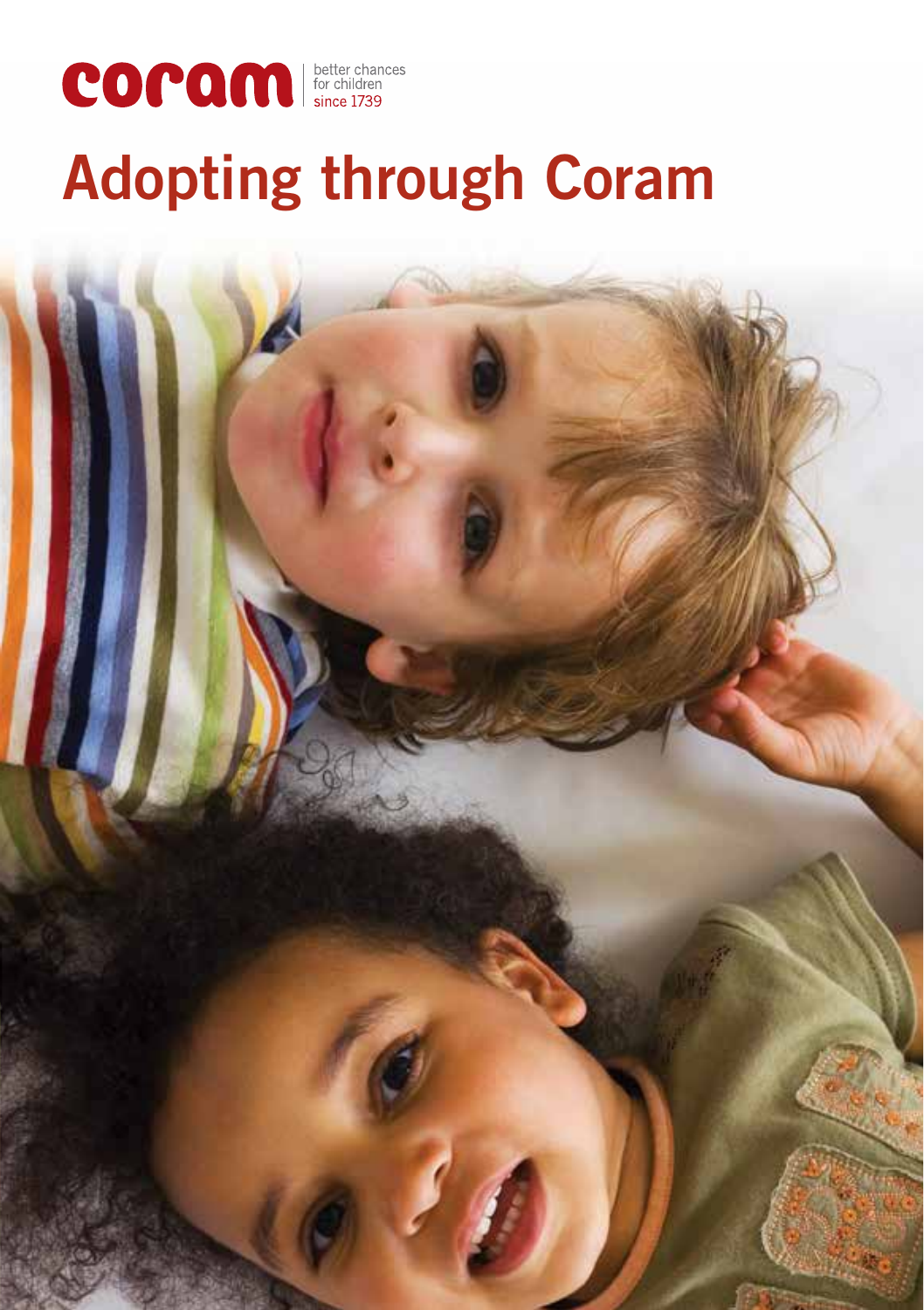### **About us**

Coram's Adoption and Permanent Families Service is one of the largest voluntary adoption agencies in the UK working in and around London, East Anglia and the East Midlands.

We pride ourselves on offering a sensitive and professional service to adopters and children. Our work includes:

- finding loving homes for babies and children
- providing ongoing support at times of need to our families and adopted children
- advising and supporting local authorities across the country with their adoption services
- aiming to speed up the adoption process for babies and children under two through our Concurrent Planning scheme.

Our teams are staffed by experienced adoption workers and administrative staff. We are very familiar with the difficulties of children who have been in care, and are experienced in helping new adoptive families adjust. As adoption is our priority we can devote time and attention to the families and children we work with.

### **Equal opportunities**

Coram has a positive policy to value diversity and promote equal opportunities and is opposed to all forms of racism and other discriminatory practices. Our aim is to place children in families which reflect and/or support children's racial, religious and cultural heritage where possible. However, we are open to discussing what individual families have to offer children of different backgrounds, so that children can be placed with loving families without delay.

### **Children and babies**

Children needing adoption will have had unsettled lives and need parents who can offer them love and reliable care to help them rebuild their trust in adults.

The children who need families include:

- babies, pre-school children and school age children
- brothers and sisters who need to remain together
- children of all ages who have special needs, such as developmental delay or disabilities.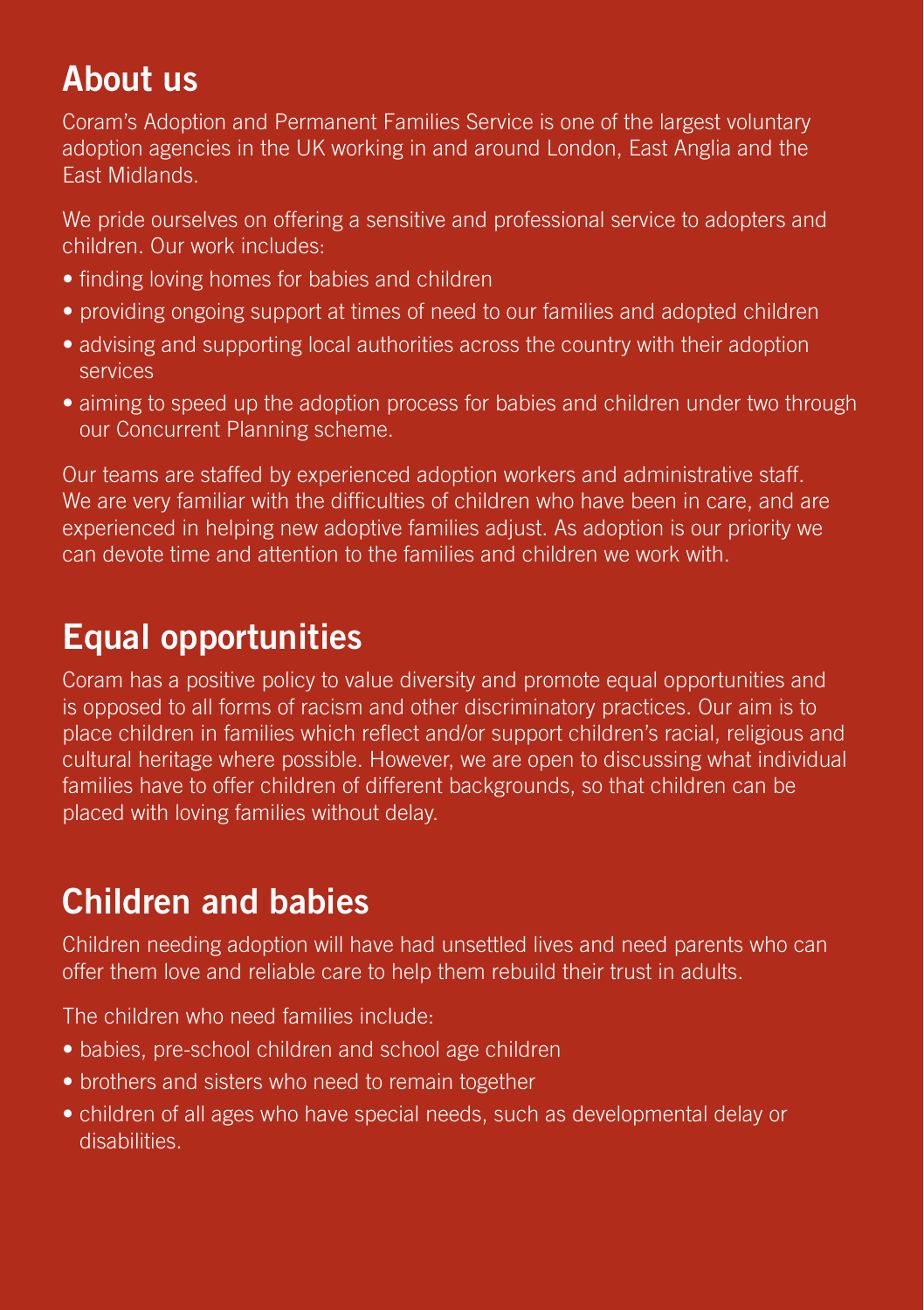### **Adoptive parents**

We need a variety of adoptive parents who can offer a child love and support throughout childhood and beyond. You can apply to become an adoptive parent regardless of your marital status, sexuality or residential status.

### We welcome applications from:

- a wide range of cultures, races and religions
- single people
- couples in stable and committed long term relationships
- those who currently have no children, as well as those who are parents already.

#### And those who are:

- employed or on benefits
- homeowners or those in rented accommodation
- over 21 years of age (we do not have an upper age limit but you should have the potential to care for a child throughout their childhood and offer support for some years beyond)
- normally resident in the UK
- without any criminal conviction against children.

#### We are looking for people who live:

- within a 40 mile radius of Central London
- within a 50 mile radius of Stanmore in North London
- within one hour's travelling time of our East Midlands office in Shepshed, near junction 23 on the M1
- within a reasonable travelling distance from Cambridge.

#### Finance

Financial assistance for adopters may include:

- statutory adoption leave (see www.gov.uk/adoption-pay-leave for details)
- child benefit
- tax credits (see www.gov.uk/claim-tax-credits for details)
- additional financial support from local authorities may be available for some children with special needs or for those adopting sibling groups
- settling in grant
- benefits for children with disabilities (see www.gov.uk/help-for-disabled-child for details).

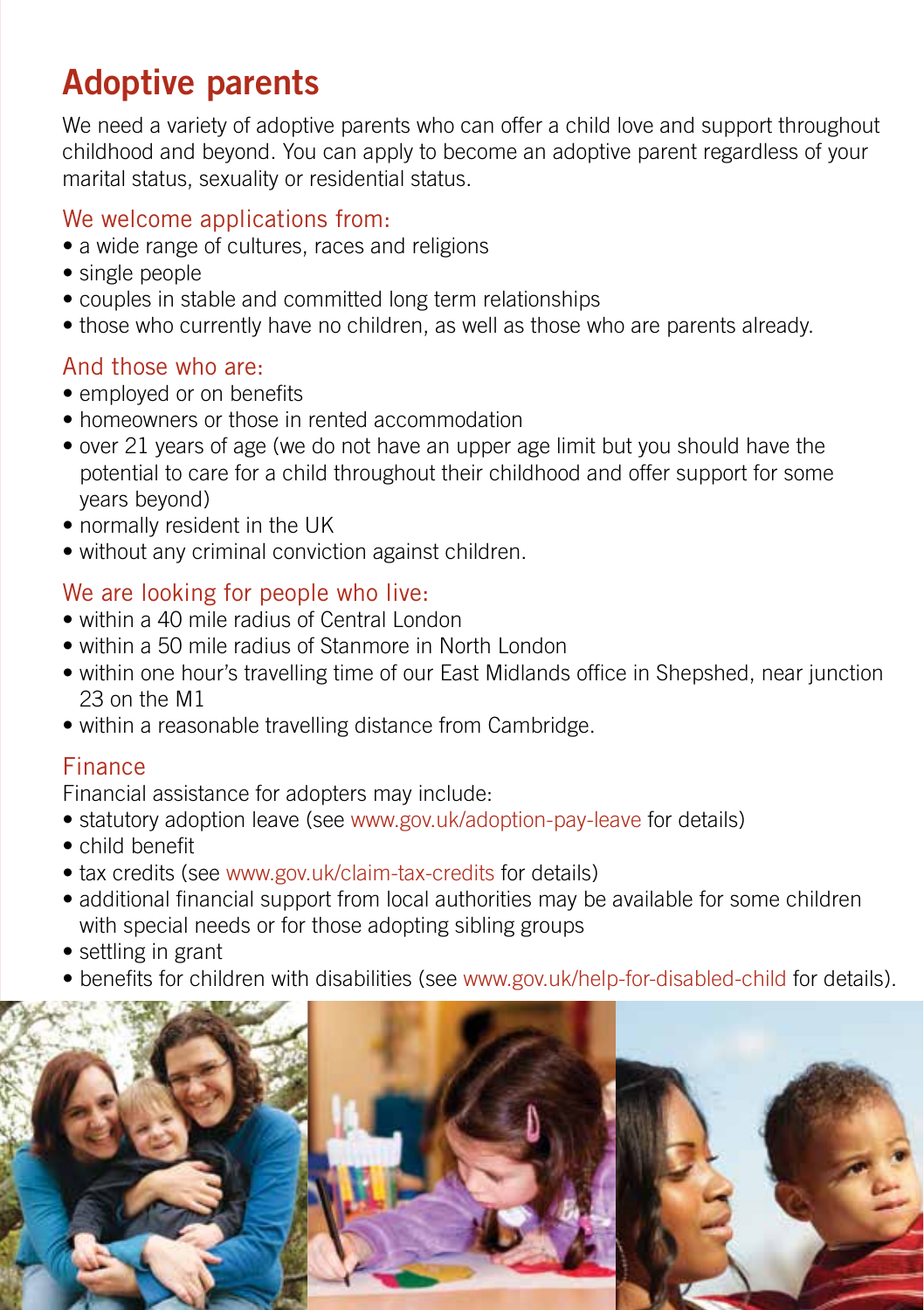## **Steps to adoption**

Adoption is a big decision, affecting the whole future lives of the children and parents we work with. We aim to be prompt, informative and courteous in our responses to all enquirers. We work within the statutory framework put in place by the Government and are committed to providing a high standard of service for children and families.

You can contact us by phone or email. A social worker will then speak to you on the phone, answer any questions you have and give you information about adopting through Coram. All enquirers receive an invitation to meet with a social worker within 10 days, to discuss what is involved face-to-face before proceeding.

We also offer information meetings with other prospective adopters, where you can find out more and hear from an adopter about their experiences. You can attend these meetings at any stage in the process.

All prospective adopters are assessed using the Government's two stage adopter assessment process. Prospective adopters will have a social worker to work with you who will spend time getting to know you and what your strengths as an adoptive parent are likely to be. You will be invited to a series of preparation groups which will help you explore various aspects of adoption and the challenges and joys of being an adoptive parent.

Once the assessment is completed the social worker will write a report for the Adoption Panel. You will have the opportunity to see and comment on the panel report and will be invited to attend the panel meeting.

If you are approved to adopt, the next step is to find a child who is a good match. Information about children needing families will be shared with you and you will have the opportunity to discuss this with your social worker, and the child's social worker before decisions are made.

Before children join their new family, there is time for the parent/s and children to get to know each other through a programme of visits. There is also a period after the child comes to live with you when Coram and the local authority will visit you and support everyone until the time feels right to apply to court for an adoption order which legally completes the adoption process.

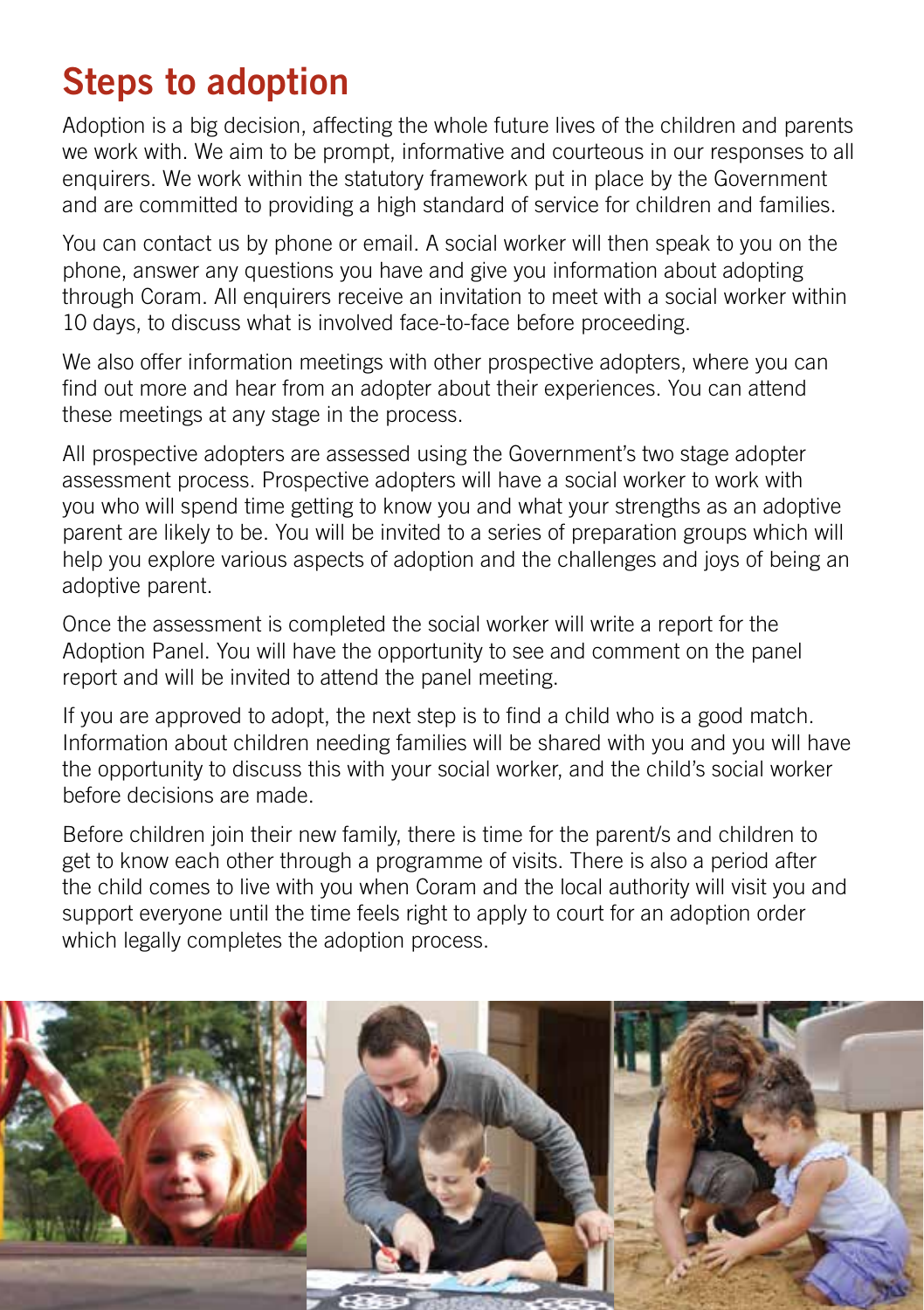### **Adoption support**

Coram recognises that adoptive families and their children may need support of different kinds as their children grow. Adoptive families, parents and children alike, are always welcome to contact us. Coram offers a range of support services including parenting skills groups soon after your child is placed. There are also social events for adoptive families, such as a picnic in the summer and support groups for adopters. In the East Midlands and Cambridge there are also support groups for adopted children. Coram is always interested to hear from families and will try to help with any difficulties. We aim to ensure that children adopted through Coram and their new parents are secure in the knowledge that support is available if needed.

We are also helpful in referring parents and children to supportive, appropriate resources in the community.

### **Making sense of the past**

After adoption the child becomes the legal responsibility of their new parent/s. Adopted children need to know about their roots and to understand their story. Photos and a life story book are provided to help them remember the important people from their past and make sense of what has happened. Adoptive parents are helped to learn how best to talk to their children about the past. Older children often want to be able to keep in touch with a birth relative (possibly a sibling or a grandparent) and we hope to find families who can encourage this.

Adopters are usually asked to send letters and sometimes photographs to the birth family through a confidential address on an annual basis. What is right for the individual child varies and a contact plan is made for each child which also takes account of the adopter's views.

After adopted children turn 18, they may wish to contact birth relatives and, if so, there are services to provide advice and support through this process. Birth relatives may only seek to contact adopted people after they turn 18, and through an officially approved intermediary, who will respect the adopted person's wishes about whether he or she wants any form of contact or not.